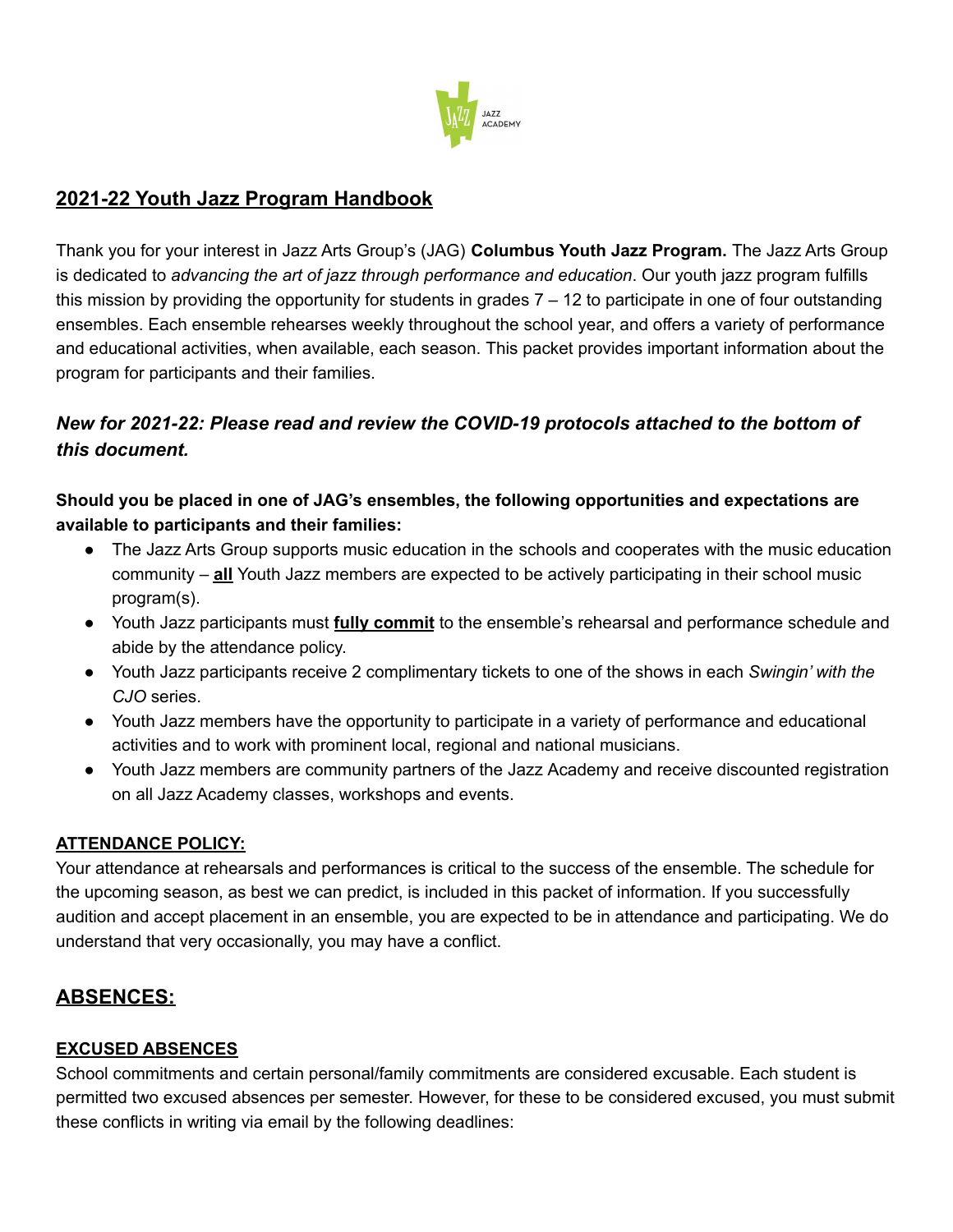- Fall Absences: September 26th, 2021
- Spring Absences: January 30th, 2022
- Any absences that have not been previously submitted will be considered unexcused.

To report an absence, notify Mary Manos, Youth Jazz Coordinator, as well as your ensemble director as soon as you can by emailing at mmanos@jazzartsgroup.org and cc: your ensemble director.

# **UNEXCUSED ABSENCES**

Because of the intensive nature of this program, **no more than one unexcused absence is allowed per semester** (Fall = September to December; Spring = January to May). Two or more unexcused absences in a given semester may result in removal from the program. In the event of an unanticipated absence, we ask that you notify Mary Manos at the earliest opportunity via email, as we make every effort to find a substitute musician for your position.

# *To reach Mary Manos in short notice, please text her cell phone: 330.324.8845.*

\*\*\*If you sustain an injury that prevents you from playing your instrument or if your instrument is being repaired, you are still responsible for attending your rehearsal with your music, and be attentive to your director.

# **TARDINESS:**

You are expected to be ready to begin rehearsals at the rehearsal start time. Please arrive at rehearsals in advance of that start time so that your instrument is out and you are ready to begin playing at your rehearsal's start time. If a student is tardy two times in a given semester, they and their parents will be notified that a third tardy in a semester may result in removal from the program.

### **REHEARSAL CANCELLATION:**

Very rarely, rehearsals may be cancelled, typically due to poor weather. If rehearsals are cancelled, we will send an e-mail and post the cancellation at least one hour in advance of your rehearsal START time on the Jazz Academy's Facebook page: **<http://www.facebook.com/thejazzacademy>**. If you aren't sure if you should come to a rehearsal, check the Facebook page PRIOR TO leaving your home.

# **SCHOOL MUSIC PROGRAMS:**

JAG's Youth Jazz Program supports and cooperates with the music education community. If your school has a music program, you are expected to participate in some way and to be a leader in your school ensembles. If you successfully audition for placement in the youth jazz program, your band director will be notified and your schedule will be provided for his/her information.

### **CONCERT ATTIRE:**

**CYJO:** The Youth Jazz Orchestra members wear a black suit, black shoes and socks, and are expected to purchase a tie (around \$15) to wear at all performances. Alternatively, students may wear a black dress or black slacks/skirt with a white shirt, and a colored accent of their choice.

**CYJS, CYJE, CYJW:** The Youth Jazz Studio, Ensemble, and Workshop members wear all black. This can include black dress or black slacks/skirt with a black shirt, and black dress shoes.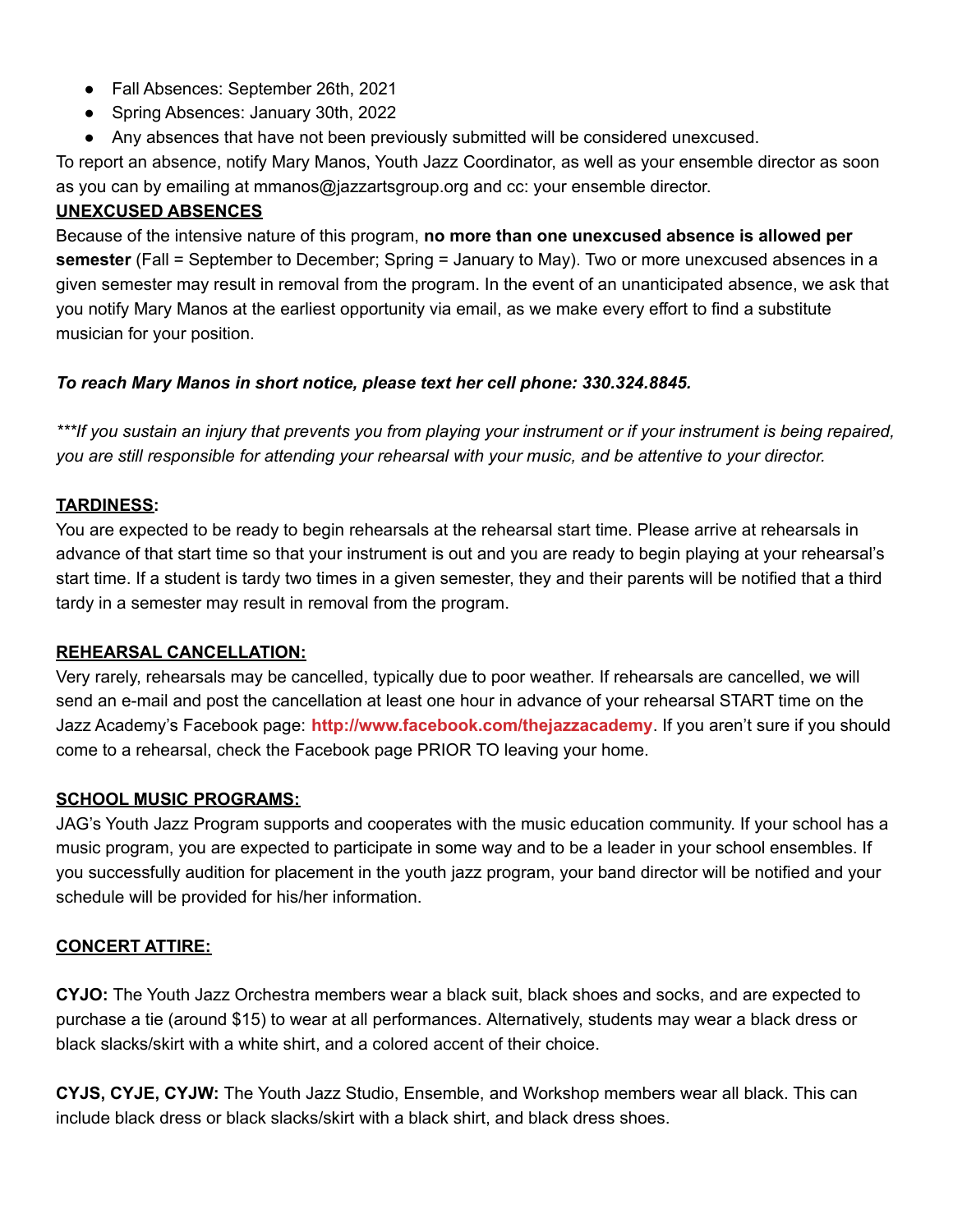## **MUSIC:**

Members are provided sheet music and folders for use during the season and are expected to return all music and the folder to your director at the end of each season. Please only mark your music with pencil, and erase your markings prior to turning in your folder at the end of the season.

# **TUITION:**

The tuition cost for each semester is \$125, payable at the first rehearsal of the semester. To confirm your placement in an ensemble, you will be asked to make a \$25 non-refundable deposit towards the full tuition. You may pay this deposit at [www.jazzartsgroup.org/cyjdeposit](http://www.jazzartsgroup.org/cyjdeposit). Full tuition is due before the final concert of the semester.

- **● September 12th: \$25 deposit due**
- **● November 19th: Full tuition due**

Alternatively, you may pay the full amount of your student's tuition when you pay the deposit. If you need to make another payment schedule or arrangement, contact Kristina Cohn, Office Manager, at kcohn@jazzartsgroup.org, or **(614)294-5200 x 112.**

Tuition is non-refundable except in the case of a student moving away from Columbus. If this should happen, the tuition paid will be pro-rated and the balance returned.

### **SCHOLARSHIP:**

Jazz Arts Group provides some financial aid to students on a case-by-case scenario in the form of partial and full scholarship. Those students who are awarded scholarships are expected to maintain the highest standard of attendance, participation, and attitude while participating in the program. JAG reserves the right to revoke scholarship upon failure to uphold these standards. Please e-mail Mary Manos, Youth Jazz Coordinator, at [mmanos@jazzartsgroup.org](mailto:mmanos@jazzartsgroup.org) to receive a copy of the scholarship request form and submit along with a letter of endorsement from a non-family member, such as a teacher, private teacher, mentor, youth leader, etc. by **September 26 th , 2021.**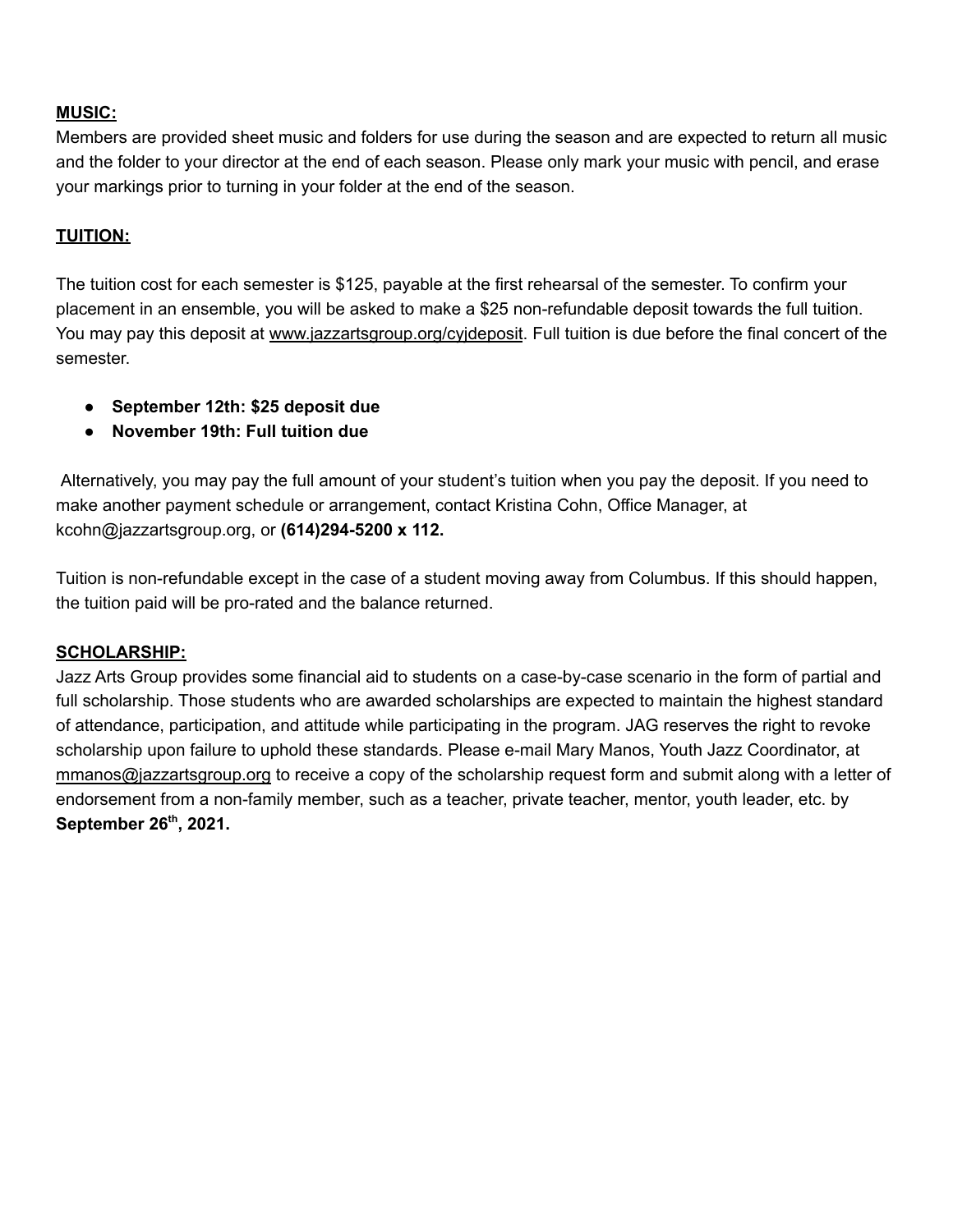### **KEY CONTACTS:**

ZACH COMPSTON – EXECUTIVE DIRECTOR OF PROGRAMMING AND EDUCATION, DIRECTOR OF CYJ **WORKSHOP** [zcompston@jazzartsgroup.org](mailto:zcompston@jazzartsgroup.org) 740-827-1080

MARY MANOS – JAZZ ACADEMY COORDINATOR [mmanos@jazzartsgroup.org](mailto:mmanos@jazzartsgroup.org) 330-324-8845

MARK DONAVAN, DIRECTOR, CYJ ORCHESTRA [mdonavan@yahoo.com](mailto:mdonavan@yahoo.com) 614-406-6968

RYAN HAMILTON, DIRECTOR, CYJ STUDIO [ryanhamilton1979@gmail.com](mailto:ryanhamilton1979@gmail.com) 614-580-7668

JESSICA SNEERINGER, DIRECTOR, CYJ ENSEMBLE [sneeringerj@columbusacademy.org](mailto:sneeringerj@columbusacademy.org) (614) 475-2311

<http://www.jazzartsgroup.org/> <http://www.facebook.com/thejazzacademy>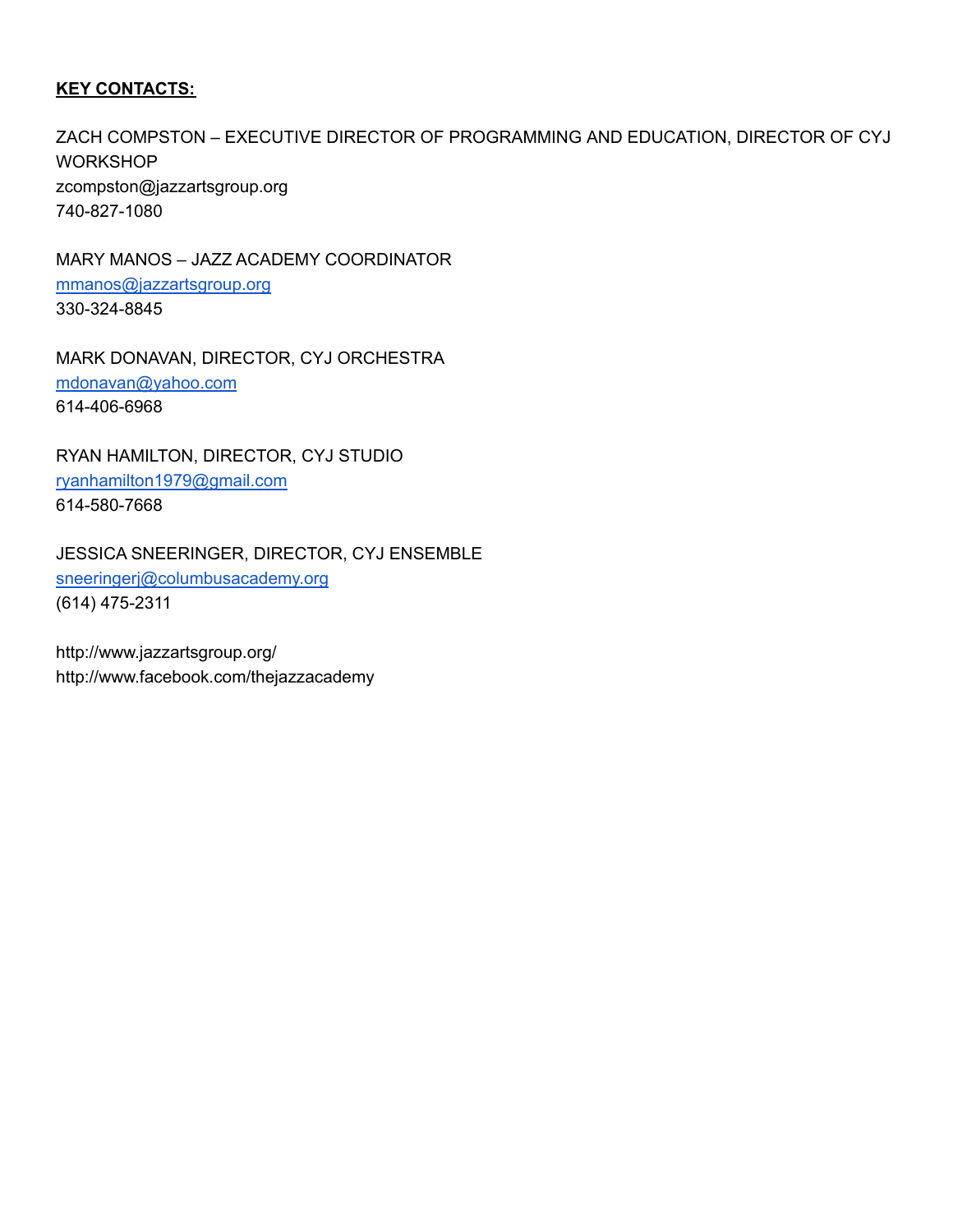# **COVID Protocols and Expectations**

In order to keep all our students and faculty safe while participating in in-person programming during the COVID-19 pandemic, the following procedures, protocols, and expectations are being implemented. All of these guidelines have been made based upon the recommendations of the CDC, the federal, state, and local governments, and the best practices of local school districts. Please read carefully and contact a Jazz Arts Group staff member if you have any questions or concerns.

# **Facial & Instrument Coverings**

- All students and faculty are expected to wear a mask over their mouth and nose at all times.
- Students and faculty playing a wind instrument must wear a mask with a closable opening for access to the instrument while playing. If a student and/or faculty member is not able to obtain a proper mask for this use, please reach out to Mary Manos as soon as possible and you will be provided with one.
- Students and faculty playing a wind instrument must have a bell cover for their instrument. If a student and/or faculty member is not able to obtain a bell cover, please reach out to Mary Manos as soon as possible and you will be provided with one.

# **Additional Protocols**

Food and Drink will not be served and is not permitted with the exception of water in a closed-container. If there is a medical reason a student and/or faculty member requires an exception to this rule, please contact Mary Manos and accommodations will be considered.

### **Testing & Reporting**

- We ask that students and faculty members inform Mary Manos, Jazz Academy Coordinator, if they or a member of their household test positive for COVID-19 at any time during the program until the end of the semester (December 1). Any identifiable information will be kept confidential.
- Students and faculty members may not attend in-person programming when they have tested positive for COVID-19 within the last 14 days.
- Students and faculty members may not attend in-person programming when they have experienced symptoms of COVID-19 within the last 14 days and have not yet received a negative COVID test.
- Students and faculty members may not attend in-person programming when they have been in close contact with someone who has COVID-19 within the last 10 days.

### **Vaccinations**

- Jazz Arts Group requires all teaching faculty and musicians to receive their COVID-19 vaccination, or to provide an acceptable medical or religious exemption. We strongly encourage all eligible students in our programs to receive the COVID-19 vaccination.

### **Program Cancellation:**

Jazz Arts Group reserves the right to cancel or amend the Columbus Youth Jazz program in the best interest of the health of our students, musicians and educators. We will be closely monitoring public health recommendations to make an informed decision about the continuation of our program, in addition to any and all current protocols in place.